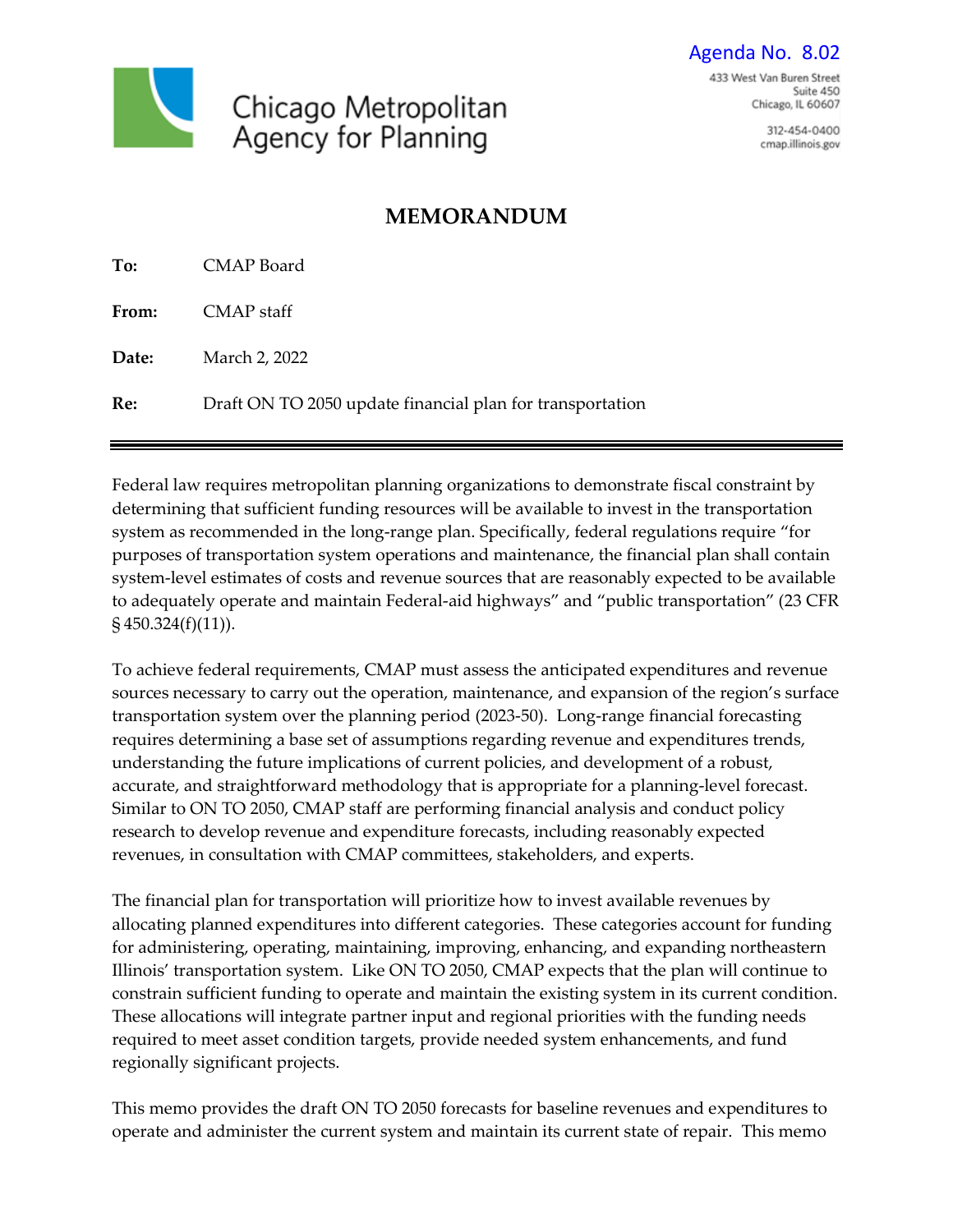also describes proposed policy recommendations and forecasts for four reasonably expected revenues, primarily drawing from existing ON TO 2050 recommendations

## **Baseline revenues and expenditures**

As required by federal regulations, revenues and expenditures were forecast in year of expenditure dollars rather than real or constant dollars, meaning that inflationary increases are included in the forecasts. The following table summarizes the updated estimates for revenues and expenditures over the 28-year planning period (2023-2050). A methodology for each source is at the end of this memorandum. Note that baseline revenues include local, state, and federal revenue streams already in place.

| <b>Federal revenues</b>                               | \$80.8  |
|-------------------------------------------------------|---------|
| <b>State revenues</b>                                 | \$197.8 |
| Local revenues                                        | \$206.7 |
| <b>Total baseline revenues</b>                        | \$485.3 |
| Roadway operating/administering expenditures          | \$120.0 |
| Transit operating/administering expenditures          | \$136.3 |
| Roadway capital maintenance                           | \$109.4 |
| Transit capital maintenance                           | \$63.7  |
| <b>Total expenditures</b>                             | \$429.5 |
| Difference between baseline revenues and expenditures | \$55.9  |

| Draft forecast of baseline revenues and expenditures, 2023-50, in billions |  |
|----------------------------------------------------------------------------|--|
|----------------------------------------------------------------------------|--|

CMAP staff estimates that the revenues forecasted to be available over the planning horizon will be sufficient to operate and maintain the transportation system in its current condition. However, the expected funding would be insufficient to cover regional priorities for improving asset condition, enhancements, or expansions to the system. To meet the region's asset condition targets, fiscally constrain enhancements and expansions within the long-range planning context, and ensure sufficient operational funding, the region will need to continue to prioritize existing ON TO 2050 recommendations for new and innovative revenue sources as major policy priorities in the update to ON TO 2050.

**Baseline revenues.** The baseline revenue forecast includes all existing revenue sources the region receives for transportation purposes. The forecasts assume that northeastern Illinois will continue to receive revenues from federal, state, and local sources for constructing, operating, administering, and maintaining the current roadway and transit system. This includes periodic transit fare and toll rate increases, which will be necessary to ensure sufficient revenues to pay for these systems over the 28-year planning period.

ON TO 2050 recommends that transportation user fees be implemented carefully to avoid undue burdens on residents with low income. To pursue this recommendation, CMAP conducted a study, *Improving Equity in Transportation Fees, Fines, and Fares*, that assessed the impacts of many of the transportation fees and fares included in this forecast. The project's findings indicated that the burden of fees associated with driving, like the motor fuel tax, vehicle registration fees, and tolls, are borne less by households with low income since they tend to drive fewer miles and own fewer vehicles. However, the overall cost of driving is a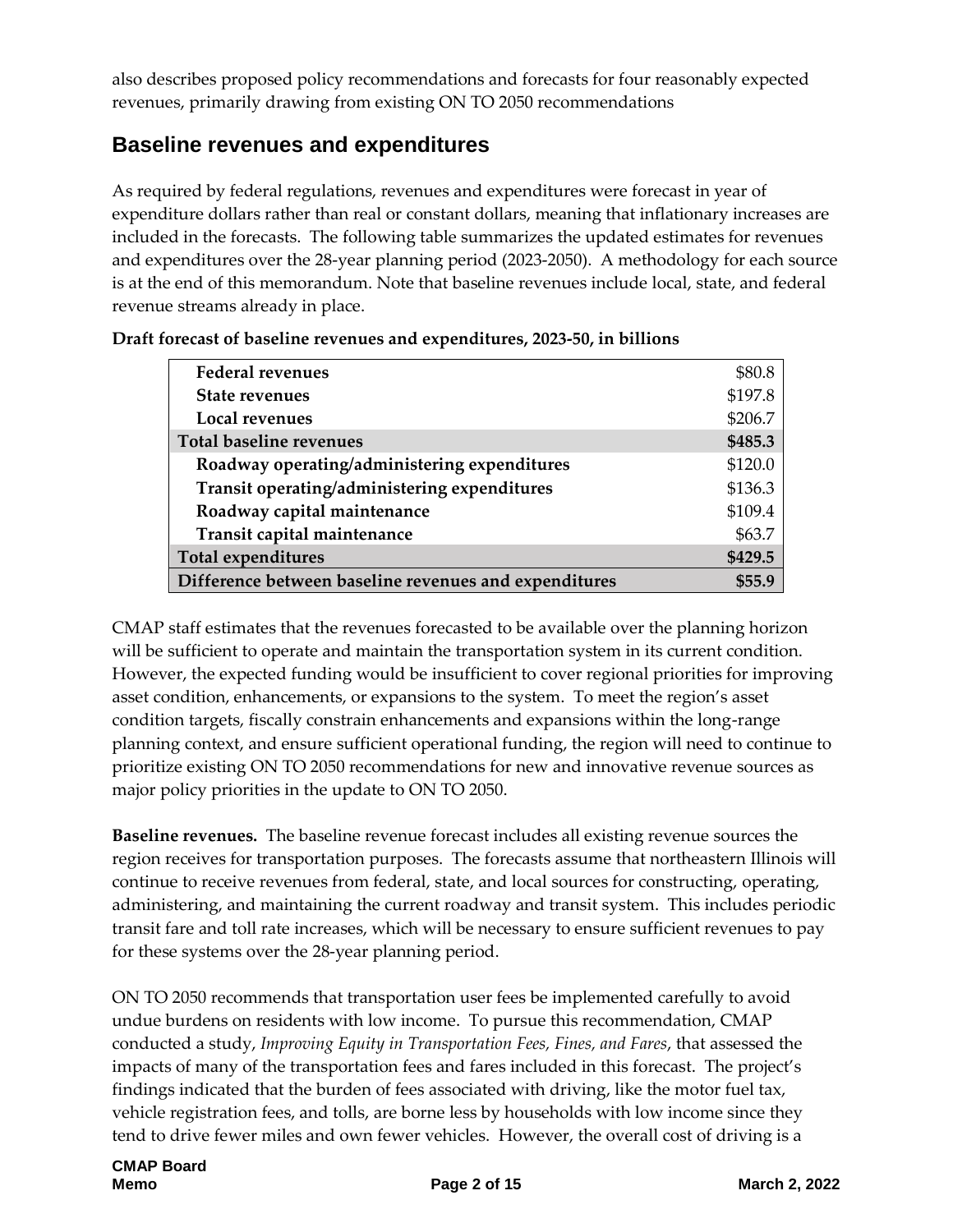burden for households with low income, due to the numerous costs of owning and operating a vehicle, rather than associated fees. In addition, the project highlighted the need to implement reduced transit fares for households with low income to ensure that these residents, who tend to rely more on transit, may access economic opportunities and conduct everyday activities.

Since the adoption of ON TO 2050, the State of Illinois approved Rebuild Illinois, a capital plan that provides for increases in several revenue sources, including the state motor fuel tax, state motor vehicle registration fees, and other transportation user fees. These revenues were already included in ON TO 2050's forecast as either assumed future capital programs or reasonably expected revenues, depending on the source. The forecast also assumes two more state capital programs will be enacted during the planning period, which will ensure the region's ability to make capital investments in the transportation system.

In addition, the Infrastructure Investment and Jobs Act (IIJA) was enacted on November 15, 2021. Northeastern Illinois will receive a portion of the more than \$567 billion in transportation funding between 2022 and 2026. The funding represents a funding increase over existing federal transportation programs. The forecast will assume that this level of funding continues through the planning period, with trends in annual increases similar to those previously experienced over the past twelve years. To ensure continued federal funding for transportation without the need for non-transportation revenue infusions, the federal government should increase the federal gas tax and index it to an inflationary measure, and implement innovative user fees as described in ON TO 2050.

As the planning period begins in 2023 and lasts until 2050, the pandemic impacted some of the revenue forecasts. Toll revenue is assumed to start out at a lower level than previously assumed, resulting in a lower overall revenue forecast. Similarly, transit fare revenue and other transit operating revenue begins at a lower point than anticipated in the original ON TO 2050 forecast. The forecast assumes that ridership will return to prior levels by the beginning of the planning period, rather than continue to grow to the extent previously assumed. Should ridership and resulting fare revenue not substantially return to prior levels by the beginning of the planning period, it is assumed that fare revenue will be supplemented by other federal or state operating support.

**Expenditures to operate and administer the existing system.** This category includes the cost of administering, operating, and servicing debt for the region's roadway and transit system. This assumes no operational enhancements, but the continued operation of the existing system. This includes employee costs, rent, utilities, non-capital repairs, fuel, debt service, as well as other costs needed to administer daily operations of the transportation system.

Forecasts for the operation and administration of IDOT District 1, Illinois Tollway, county transportation departments, the RTA, and transit service boards were estimated from historical expenditures. Municipal and township operating and administration forecasts were derived from U.S. Census of Governments data on highway operating expenses from 2017, the most recent year available.

**Expenditures to maintain the system in its current condition.** The forecast includes the cost of capital maintenance on the region's roadway and transit system based on maintaining current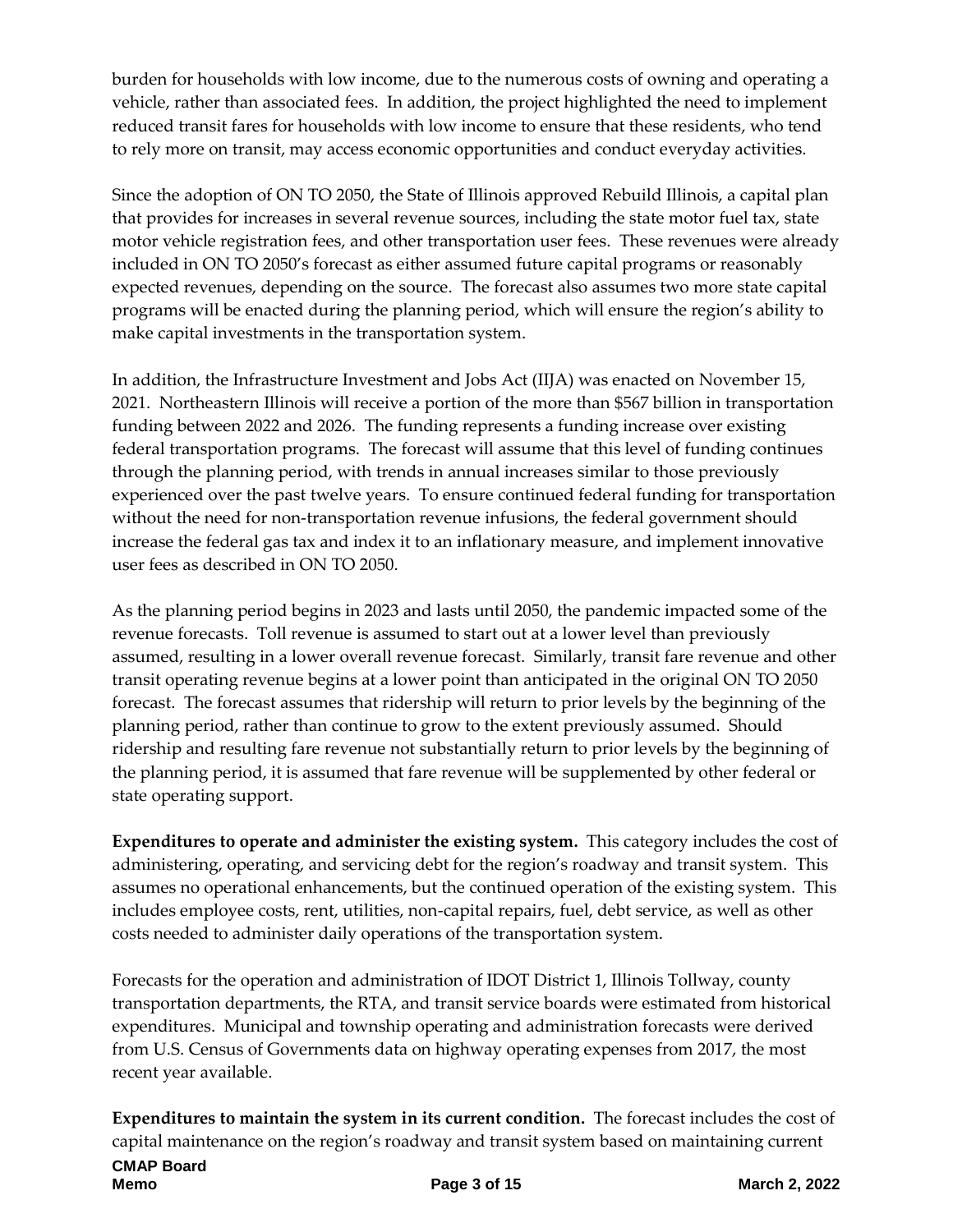conditions. These expenditure forecasts include capital maintenance expenditures completed in tandem with Regionally Significant Projects. This forecast does not include any costs that would address a need for increased capacity on the transportation system.

Overall, the condition of the system has declined since the adoption of ON TO 2050. The most recent data available indicate that 85.8 percent of the bridge deck area are in acceptable condition, a decline from 90.7 percent in 2016. Due to a change in the methodology for calculating road condition, similar comparisons are not available for roadways. Similarly, fewer transit assets overall are in a state of good repair. The following table provides more detail by transit asset category.

| Category<br><b>Measure</b>         |                              | 2016    | 2020  |
|------------------------------------|------------------------------|---------|-------|
|                                    | <b>Buses</b>                 | $8.4\%$ | 6.7%  |
| Vehicles (% beyond useful<br>life) | Rail                         | 16.9%   | 30.2% |
|                                    | Non - fixed route            | 28.9%   | 43.4% |
| <b>Track Condition</b>             | % w/performance restrictions | N/A     | 5.7%  |
| Facilities                         | Marginal or fair             | 21.0%   | 20.6% |
| Non - Revenue Vehicles (%          | Vehicles                     | 22.7%   | 37.7% |
| beyond useful life)                | Equipment (Rail)             | 44.5%   | 62.6% |

**Transit asset condition in northeastern Illinois by federal performance measure category**

Source: National Transit Database

The expenditure forecast is based on the investment needed to keep these conditions constant and not increase the backlog of facilities in fair or poor condition. As such, it will cost less over the planning period to maintain transit and bridge assets in worse condition. However, the plan will include funding allocations to meet targets for pavement, bridge, and transit asset condition that will represent an improvement over current conditions. These findings also underscore the importance of preventative maintenance as it will cost more to meet these targets than it would have if condition had been maintained.

Condition forecasts were developed in consultation with implementers. For roadways with condition data, CMAP staff used IDOT's asset management spreadsheet tool to forecast the cost to maintain pavement condition in its current condition. Staff used the spreadsheet tool provided by IDOT to forecast pavement condition and expenditures on state roadways, as well as other National Highway System roadways. Similarly, the RTA's Capital Optimization Support Tool (COST) was used to forecast transit asset condition and investment needs. CMAP used an in-house model based on National Bridge Inventory data to forecast bridge maintenance needs. Staff forecasted maintenance on other roadway assets, such as local roads, based on assumptions of the typical cycles with which roadway maintenance projects are performed today. These capital assets make up a large portion of the forecast, in part because local roadways make up the majority of the region's roadway network.

# **Reasonably expected revenue recommendations**

New and modernized revenues must be implemented to ensure the future viability of the region's transportation system. Despite new funding, federal, state, and local revenue sources remain unsustainable in the long term to fully fund regional priorities for the maintenance,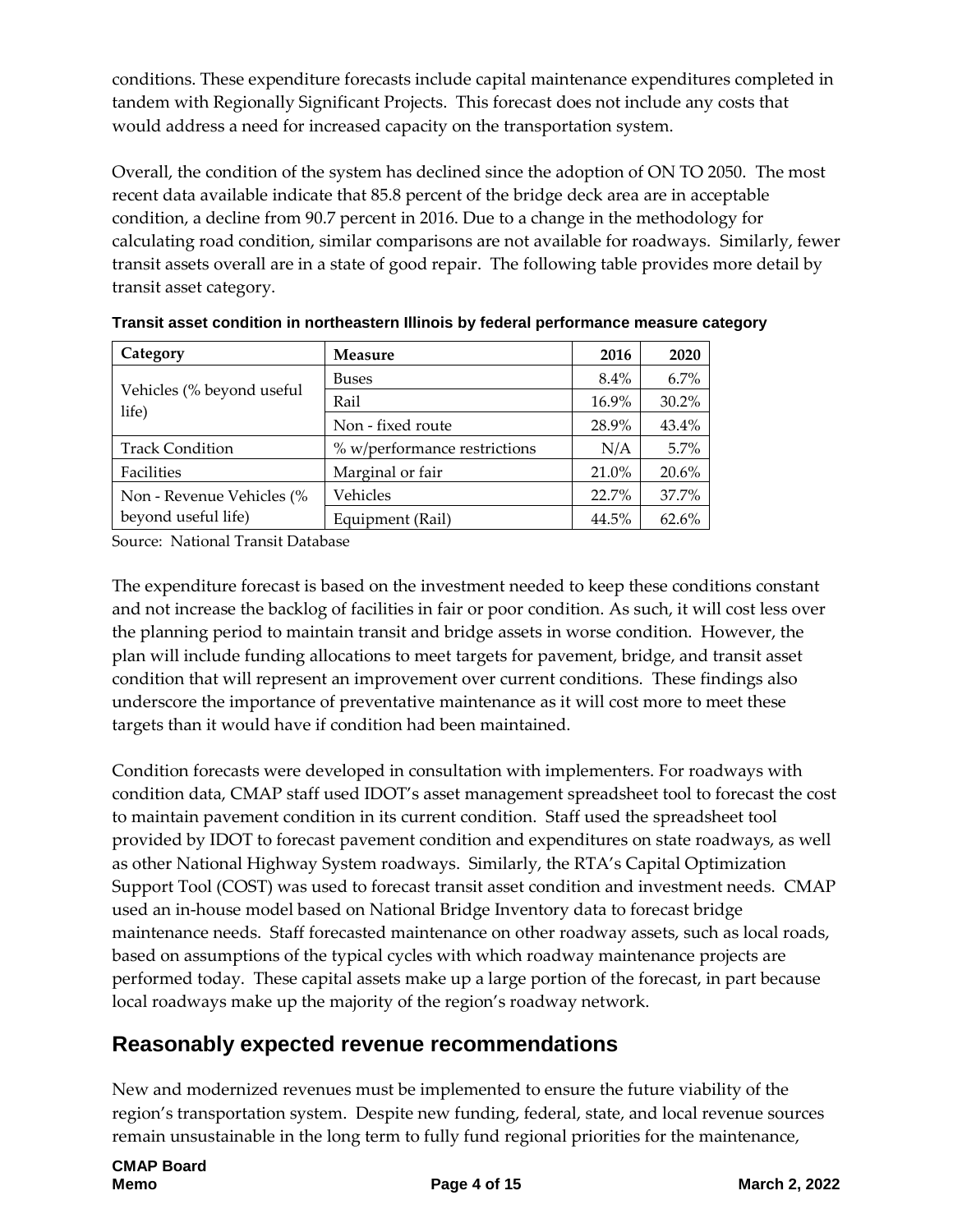operation, enhancement, and expansion of the region's transportation system. Federal guidance permits the inclusion of new sources of revenue that can be reasonably expected to be made available to carry out the transportation plan. The following table summarizes a total of \$25 billion in proposed reasonably expected revenues for the plan update.

| Revenue source                   | 2023-50 estimate | <b>Notes</b>                        |
|----------------------------------|------------------|-------------------------------------|
| Replace state MFT with a revenue | \$10 billion     | Retains ON TO 2050 source           |
| neutral road usage charge        |                  |                                     |
| Expand the sales tax base to     | \$9 billion      | Retains ON TO 2050 source           |
| additional services              |                  |                                     |
| Local parking pricing expansion  | \$2 billion      | Retains ON TO 2050 source           |
| Regional revenue source          | \$4 billion      | Revise existing ON TO 2050          |
|                                  |                  | recommendation to suggest a TNC fee |
| <b>Total</b>                     | \$25 billion     |                                     |

ON TO 2050's recommendation for a state motor fuel tax increase has already been enacted, thus is already included in the baseline forecast. The plan update will retain ON TO 2050's recommendation for a federal cost of freight services fee (a national sales tax on the cost of shipping freight), but the revenue will not be added as a reasonably expected revenue source. It is assumed that the federal government will have to enact this revenue source, as well as ON TO 2050's recommendation to increase the federal gas tax, in order to continue to fund federal transportation programs at the levels authorized in IIJA without general fund transfers. The baseline forecast already assumes continued federal funding at these levels throughout the planning period.

Certain new funding sources, like expanded tolling and value capture, are specific to particular projects. Therefore, in the financial plan, they can be used to offset the cost of specific Regionally Significant Projects, rather than being included as reasonably expected revenue.

**Replace state MFT with revenue neutral road usage charge.** The motor fuel tax no longer reflects the way people travel or the many types of vehicles on the road. Fuel efficiency has increased, which erodes revenue despite its environmental and consumer benefits, and projections suggest electric vehicles will become a much larger part of the fleet. While registration fees in Illinois were increased for electric vehicles to offset what they would pay in motor fuel taxes, these fees are not indexed to inflation like the MFT, nor do they apply to fuel efficient vehicles that are not fully electric. Over the long term, then, the state should replace its MFTs with a user fee that taxes actual use of the system, as with a per-mile road usage charge. Drivers already pay per mile under the current MFT, but the rate just varies based on the vehicle's fuel economy. For replacing the Illinois MFT, charging 2 cents per mile and indexing it to an inflationary measure would provide a sufficient, stable revenue source. Any change should be accompanied by piloting a system that works for Illinois and rigorous, transparent analysis to ensure that a road usage charge is implemented and invested fairly.

This revenue source would benefit from a streamlined national solution that allows each state to collect mileage-based user fees from out-of-state drivers. IIJA renewed the federal government's program for supporting state efforts to test road usage charges, now called the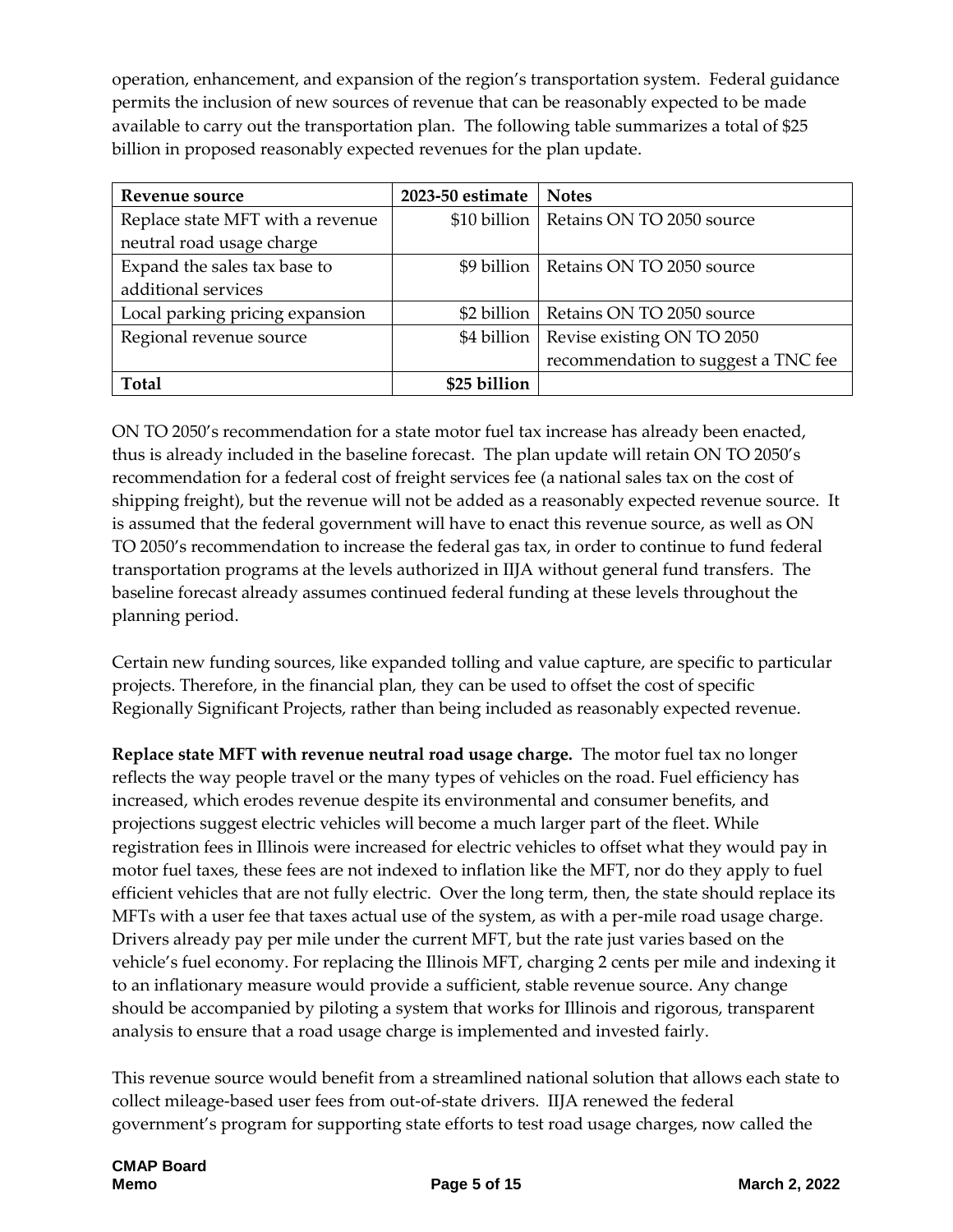Strategic Innovation for Revenue Collection, expanded the program to MPOs and local governments, and increased the federal share to 80 percent. IIJA also authorized a national pilot on road usage charges with planned participation from all 50 states, guided by a national advisory panel which is still to be formed.

**Expand the sales tax base to additional services.** Sales taxes in Illinois are imposed on a relatively narrow base, focused on tangible goods. Expanding the current base to include more services would generate additional revenue from existing state and local sources like the RTA sales tax, which supports transit operations in the RTA service area and other transportation and public safety purposes in the collar counties. The cost of operating the transit system continues to increase, yet consumption of services outside of the sales tax base is increasing faster than consumption of taxable goods. Expanding the base would also have the benefit of reducing economic distortions -- that is, inadvertently influencing consumers' purchase of different goods and services based on whether or not they are taxed -- and volatility in the sales tax, as well as providing tax revenue from service-based commercial land uses.

**Local parking pricing expansion.** Despite priced parking in some denser areas, the majority of parking spaces in the region are free. Priced parking has many benefits in areas with significant demand for parking. Free parking obscures the cost of driving and the cost of supportive infrastructure. Priced parking in areas with high parking demand would reduce the number of vehicle trips, helping to reduce vehicle emissions, alleviate congestion, and improve bus reliability. Municipalities should price more publicly owned parking spaces on streets and in municipal parking lots and garages to provide revenue for local multimodal transportation improvements and allow land to be transitioned to revenue-generating uses. In addition, municipalities could choose to implement variable parking rates, with higher prices charged at times and locations of peak demand or for certain vehicle types such as delivery trucks in business districts, allowing for more efficient use of available parking spaces.

**Regional revenue source**. Other than the RTA sales tax, which provides funding for transit operations, northeastern Illinois does not have a dedicated source of regional funding to provide for capital infrastructure investments. The State should enact such a revenue source for the seven counties to meet the region's unique transportation needs and to achieve comprehensive planning goals. The investments needed in the region to move the transit system toward a state of good repair, increase transit reliability, decrease freight delay, and reduce roadway congestion are significantly greater than the needs in other parts of Illinois.

Having the ability to impose a regional fee on transportation network company (TNC) rides would ensure that users pay a fair share for the use of public infrastructure and that fees can help offset the additional costs of air pollution, congestion, and the use of curb space. Illinois does not impose a fee or surcharge on TNC trips at the state level, though at least twelve other states have implemented such fees. CMAP's *Improving Equity in Transportation Fees, Fines, and Fares* report recommends that any regional fee on TNCs pursue equitable outcomes by supporting regional transit goals. To ensure that a fee is implemented equitably, any TNC fee should be levied as a percent of the total cost of the service, as opposed to a flat fee. This structure could incentivize shorter trips, such as those that connect to transit and discourage longer trips that may replace transit. To further support equitable mobility, some of the revenue should be utilized for investments that support an accessible and connected transit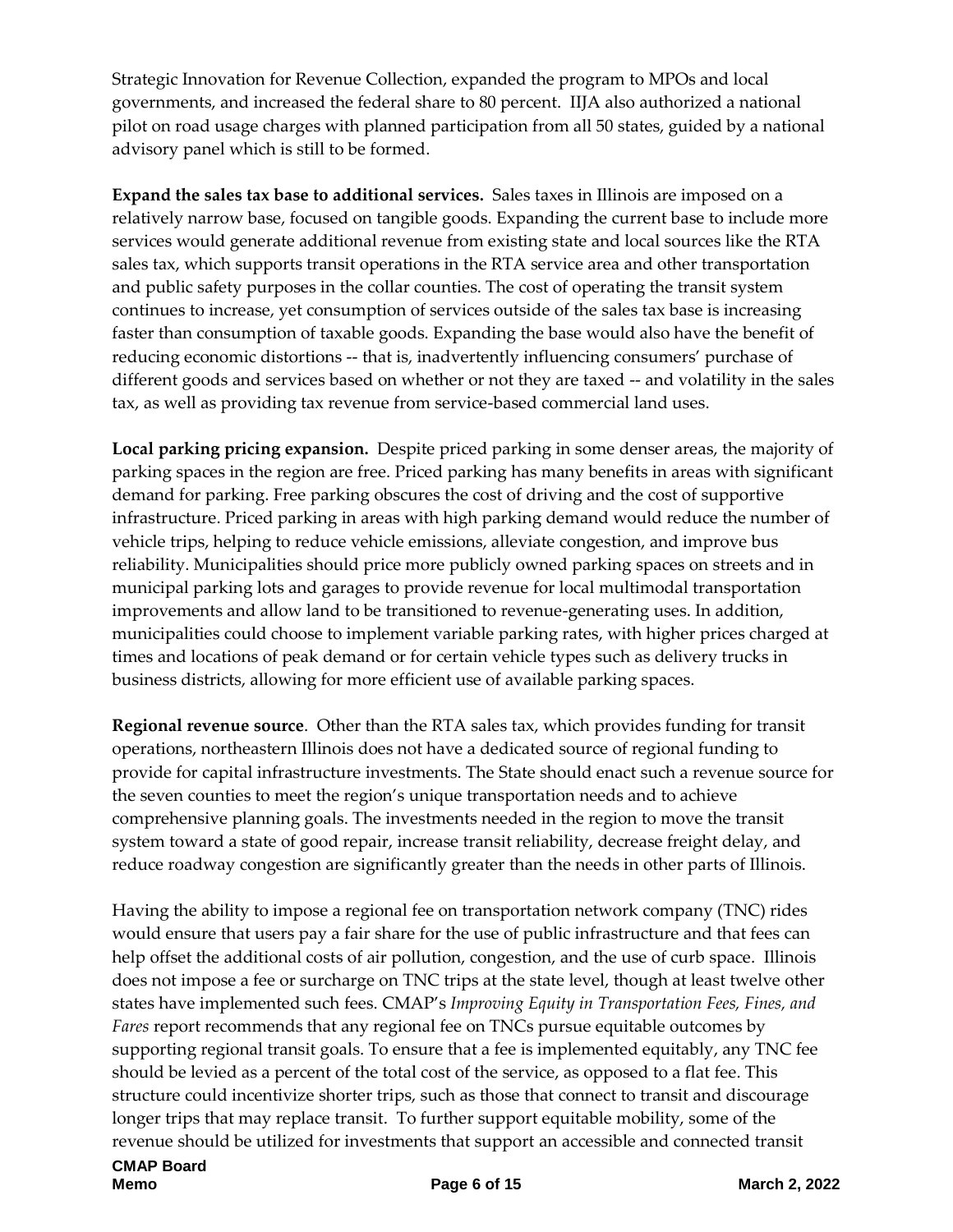system, including programs that leverage innovative partnerships with TNCs. Moreover, some TNCs have partnerships with transit operators, and rides taken through those partnerships should be exempt from a fee. Long term, if the region pursues an integrated fare payment system across mobility providers, TNC fees should be further used to incentivize transit by reducing or eliminating fees that link TNC rides and transit trips.

# **Allocations**

The financial plan for transportation prioritizes how to invest available revenues by allocating planned expenditures into different categories. These categories account for funding for administering, operating, and maintaining the transportation system, as discussed above. They also provide for improving, enhancing, and expanding the system. This section will provide an overview of these draft allocations.

#### **Improve system condition**

This category constrains investments to help achieve targets for various asset condition measures. Federal transportation law requires that transportation planning efforts incorporate performance measures for infrastructure condition, among other topics. This funding allocation includes **\$30.8 billion** to improve the condition of pavement, bridge, and transit assets. These estimates use similar methodology as the capital maintenance expenditures. The following table provides an overview of how the financial plan allocates funds toward meeting system condition goals.

#### **Allocations toward meeting asset condition goals, 2023-50, in billions (year of expenditure dollars)**

| Transit assets from 61% to 68% in good repair     |       |
|---------------------------------------------------|-------|
| Roadways from 90% to 98% in acceptable condition  | \$6.2 |
| Bridges from 85.8% to 97% in acceptable condition |       |
| Total allocation for improving system condition   |       |

#### **System enhancements**

This category includes capital and operational enhancements or improvements not already constrained under other categories. Examples include bicycle, pedestrian, and ADA improvements; highway management and operations, including intelligent transportation systems; expansions that do not meet the RSP definition; culvert maintenance not accounted for the bridge model; and intersection improvements. It is critical that the region make these investments, particularly multimodal improvements that provide residents with low-cost mobility options. It is assumed that **\$31.8 billion** constrained in this category is sufficient to reasonably provide for these smaller improvements to the system.

#### **Expansion through regionally significant projects**

This category allocates funding toward expansion elements of constrained RSPs, while the cost of maintaining existing infrastructure in constrained projects is accounted for in the baseline forecast. The constrained RSPs total \$52.3 billion, which includes capital costs (\$22.7 billion for new capacity and \$28.5 billion for reconstruction) and incremental operating costs on new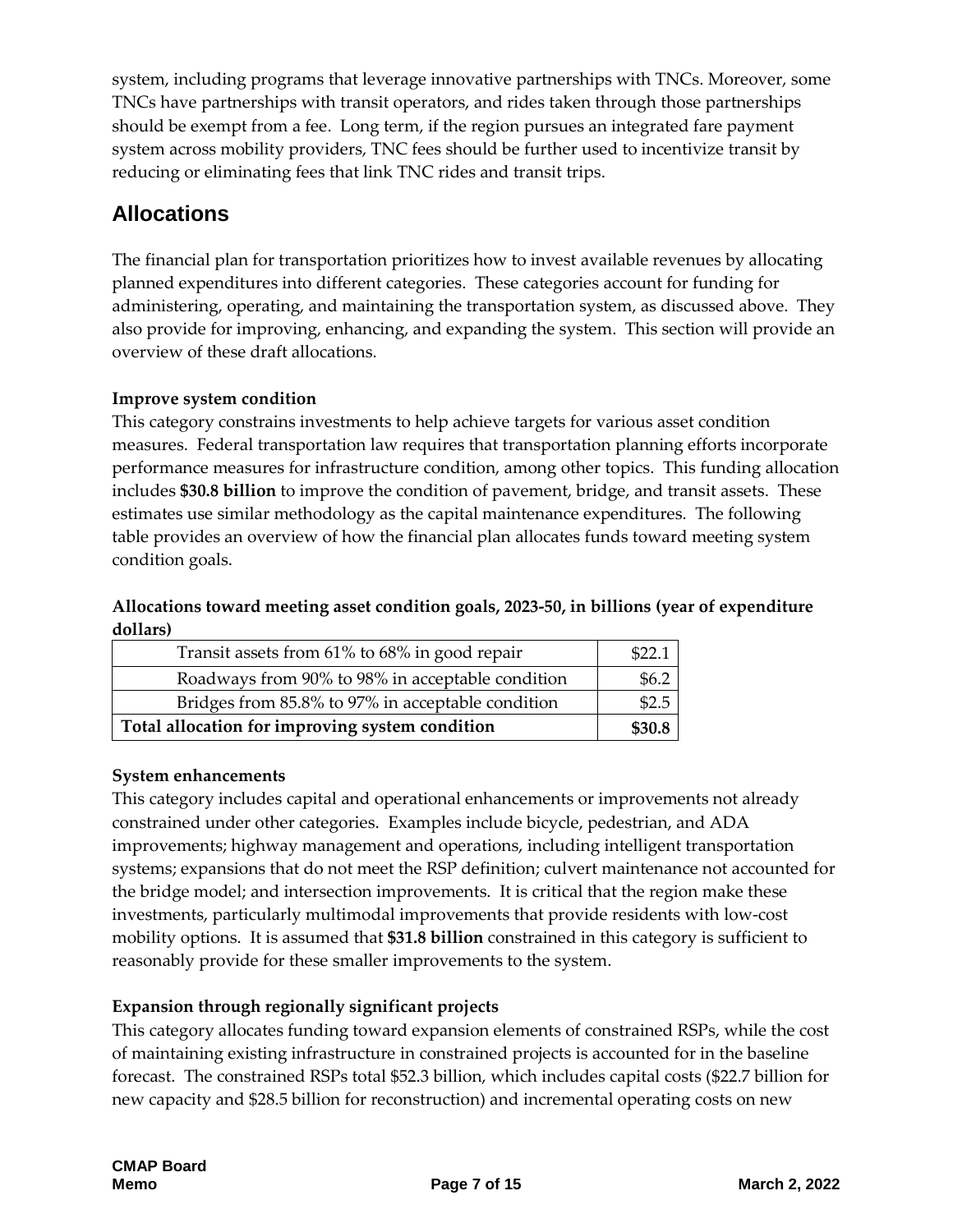capacity (\$1.1 billion). These costs consider anticipated cost inflation by the time the project is constructed and begins operation.

ON TO 2050 acknowledges that tolling will be needed to defray the costs of rebuilding the expressway system and that value capture will be required to fund transit needs. The plan assumes that tolling would be implemented on several projects, generating revenue to support \$2.6 billion in bond funds to offset project costs. Transit projects can also generate revenue that can be used to offset their costs. Transit Facility Improvement Areas (TFIA) – in which a form of value capture can be used to fund transit capital investments – are assumed to generate revenue to support \$2.9 billion in bond funds to offset transit project costs through existing and new TFIAs. The amount constrained for new capacity after taking these revenues into account totals **\$18.3 billion**.

# **Forecast methodology**

This section will discuss the specific methodologies used for projecting revenues for ON TO 2050 update over the 2023-2050 planning period.

### **Baseline revenues**

Baseline revenues include funding sources the region currently receives for transportation purposes and do not include any new sources. The forecasts assume that northeastern Illinois will continue to receive revenues from federal, state, and local sources for constructing, operating, administering, and maintaining the current roadway and transit system.

## *Locally programmed federal revenue - \$13.9 billion*

These funds represent the annual federal apportionment that is passed to the Chicago region for programming. This includes the federal fund sources of CMAQ, Transportation Alternatives Program-Local, Carbon Reduction Program, Surface Transportation Program-Local, and Surface Transportation Program-Counties.<sup>1</sup> Revenue estimates through 2026 are based on CMAP estimates for expected funding from IIJA. Federal revenues to the region grew at a rate of 1.5 percent between 2010 and 2021. After 2026, revenues were assumed to increase annually by this same 1.5 percent rate.

#### *Federal revenue from discretionary programs - \$10.4 billion*

Forecasted revenues include those allocated by the federal government at the discretion of U.S.DOT, rather than by formula. The region is assumed to receive a similar share of grants over the planning period as it has in recent years. Programs tend to vary over time, with current programs including New Starts, BUILD, INFRA, All Stations Accessibility Program, Congestion Relief Program, Reconnecting Communities Pilot Program, RAISE, Safe Streets and Roads for All, Active Transportation Infrastructure Investment Program, and Strengthening Mobility and Revolutionizing Transportation (SMART). Federal revenues to the region grew at

<sup>1</sup> <sup>1</sup> Se[e http://www.cmap.illinois.gov/mobility/strategic-investment/regional-transportation-programs.](http://www.cmap.illinois.gov/mobility/strategic-investment/regional-transportation-programs)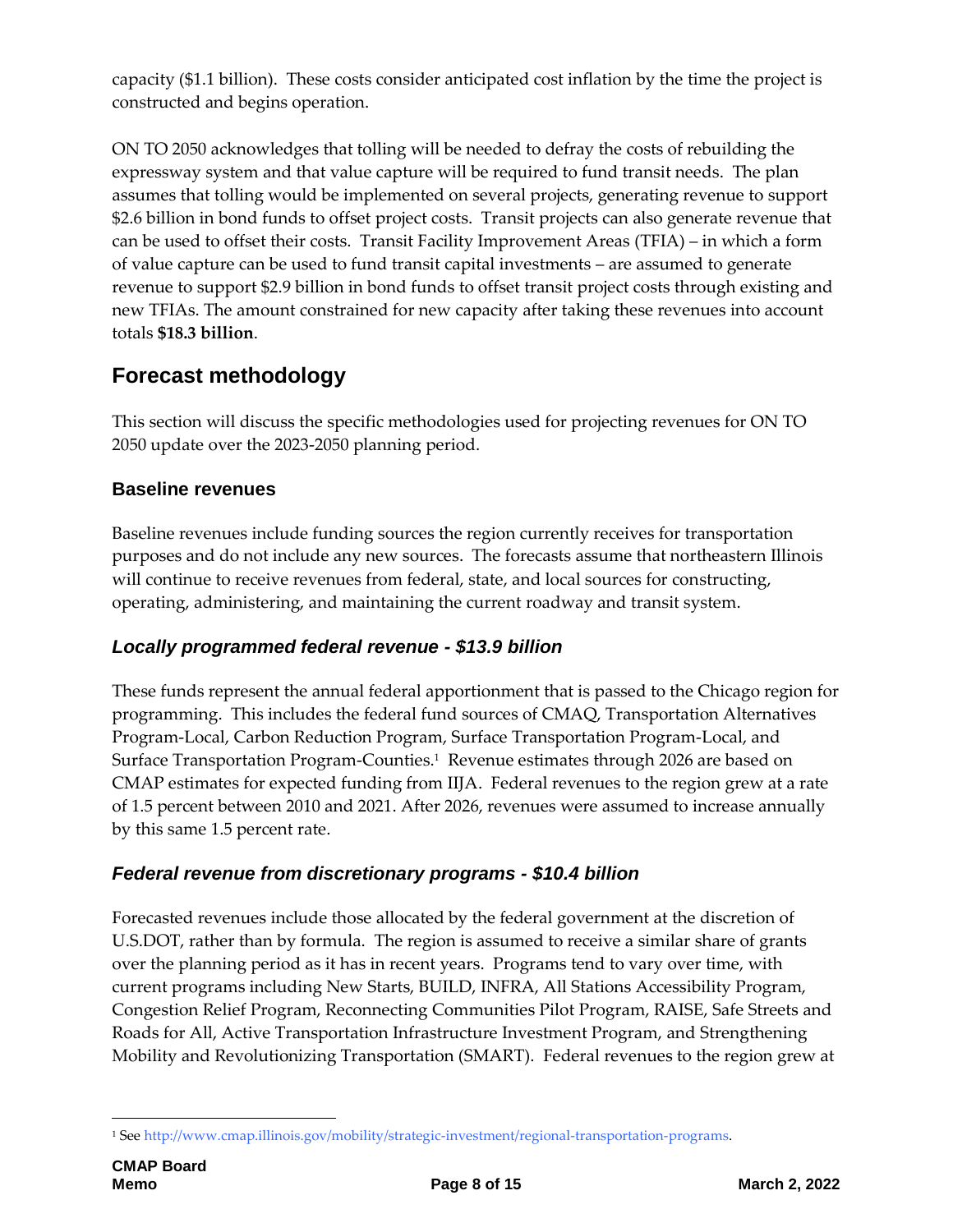a rate of 1.5 percent between 2010 and 2021. After 2026, revenues were assumed to increase annually by this same 1.5 percent rate.

## *Federal transit revenue - \$27.0 billion*

Forecasted revenues include State of Good Repair and Urbanized Area Formula Grant programs, as well as other federal transit formula grants.<sup>2</sup> Revenue estimates through 2026 are based on CMAP estimates for expected funding from IIJA. Federal revenues to the region grew at a rate of 1.5 percent between 2010 and 2021. After 2026, revenues were assumed to increase annually by this same 1.5 percent rate.

## *State-programmed federal highway revenue - \$29.6 billion*

These funds represent the annual federal apportionment programmed by the state of Illinois. This includes the federal fund sources of National Highway Performance Program; Surface Transportation Program; National Highway Freight Program; Highway Safety Improvement Program; Transportation Alternatives Program; Recreational Trails; the Bridge Investment Program; National Electric Vehicle Formula Program; and the PROTECT program. 3 Revenue estimates through 2026 are based on CMAP estimates for expected funding from IIJA, and 74.43 percent of the statewide total annual apportionment in those years was assumed to go to northeastern Illinois. Federal revenues to the region grew at a rate of 1.5 percent between 2010 and 2021. After 2026, 45 percent of the statewide total annual apportionment was assumed to go to northeastern Illinois, and revenues were assumed to increase annually by this same 1.5 percent rate.

## *State motor fuel tax - \$43.0 billion*

The current MFT rate is 39.2 cents per gallon (46.7 cents per gallon of diesel). The base rate is indexed to inflation and was assumed to grow an average of 2.5 percent annually.

These funds include the portion of state motor fuel tax revenue retained by the Illinois Department of Transportation (IDOT) for the Road Fund and State Construction Account. After accounting for various statutory deductions, the region is assumed to receive 45 percent of these revenues for the purposes of funding state road construction and maintenance projects, estimated to total \$17.2 billion. The Regional Transportation Authority also receives funding based on allocations set in statute, which is forecast to total \$9.7 billion. This forecast also includes statutory disbursements to counties, townships, and municipalities, forecasted to total \$16.2 billion. Statutorily, Cook County receives a 16.74 percent share, and the remaining county share is based on motor vehicle registration fees received. Township share is based on share of mileage of township roads, and municipal share is based on population.

CMAP used forecasted annual vehicle miles traveled (AVMT) and average miles per gallon (MPG) to estimate revenue. For AVMT, CMAP used 2045 forecasts developed by the Illinois

1

<sup>2</sup> For more information on Federal Transit Administration programs, see [https://www.transit.dot.gov/grants.](https://www.transit.dot.gov/grants) 

<sup>&</sup>lt;sup>3</sup> For more information on Federal Highway Administration programs, see [https://www.fhwa.dot.gov/specialfunding.](https://www.fhwa.dot.gov/specialfunding)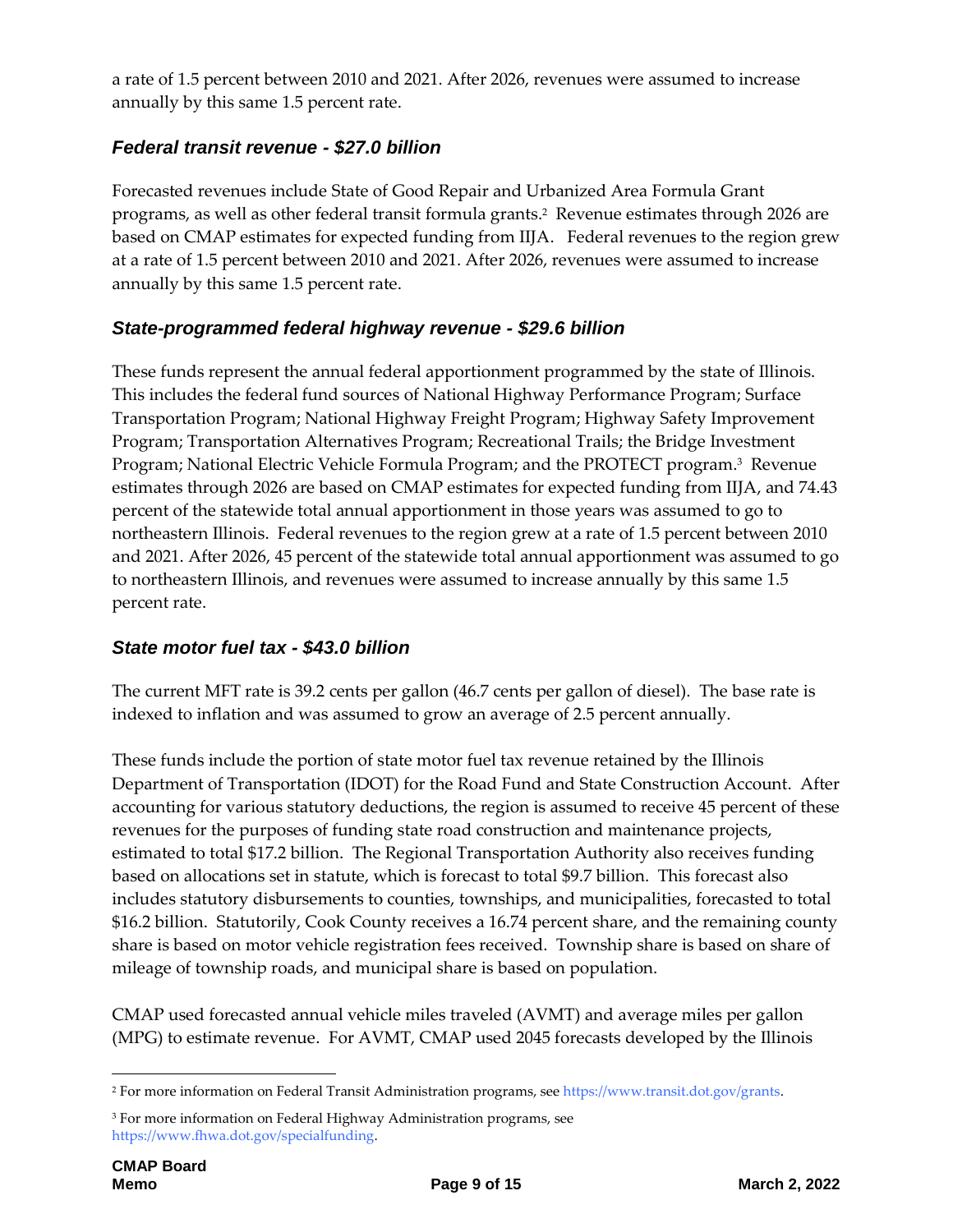Department of Transportation and extrapolated the forecast to 2050. Average annual percent change in AVMT between 2023-50 was 0.8 percent for passenger vehicles and 0.7 percent for other vehicles.

For passenger vehicle MPG estimates, CMAP created estimates based on National Highway Traffic Safety Administration (NHTSA) rules for Corporate Average Fuel Economy (CAFE) standards, estimated standards for 1978 through 2029 model years for cars and light trucks, and data about vehicle fleet from the Federal Highway Administration's 2017 National Household Travel Survey. CMAP estimates that vehicle fuel economy for passenger vehicles statewide will reach a fleetwide average of 34.5 MPG by 2050. While these CAFE standards are currently being finalized by the federal government, fuel economy across the entire vehicle fleet is still expected to increase with consumer choice, new technology, and adherence to standards promulgated by other states. For non-passenger vehicles, MPG was assumed to improve with NHTSA fuel efficiency standards for medium- and heavy-duty vehicles.

## *Sales tax on motor fuel - \$5.4 billion*

The state's portion of the state retailer's occupation tax generated from the sale of motor fuel will be deposited in the Road Fund, with increasing portions allocated to the Road Fund during 2023, 2024, and 2025, and 100 percent in 2026 and thereafter. The forecast uses average Midwest gas prices from the U.S. Energy Information Administration from the past year, \$2.51 for regular and \$2.82 for diesel, and deducts various taxes included in the prices. The forecast assumes that the price of motor fuel will grow at a rate of 0.1 percent annually. Gallonage assumptions are the same as above.

#### *State motor vehicle registration fees and other state fees - \$32.5 billion*

These revenues include annual vehicle registration fees, certificate of title fees, overweight fines, permit fees, and operator's license fees collected by the State that are deposited into the Road Fund and State Construction Account. Motor vehicle registration fee revenues to the Road Fund and State Construction Account were assumed to grow at a rate of approximately 0.5 percent annually. Other types of fees in this category were forecast to grow approximately 1.8 percent annually. The region is assumed to receive 45 percent of these revenues for the purposes of funding state road construction and maintenance projects. Recent fee increases enacted as part of Rebuild Illinois are included here, but future fee rate increases were not assumed in this category, as they would likely be accounted for in future state capital programs.

## *State capital program - \$39.2 billion*

State capital programs are typically funded with a variety of revenue increases, including fee increases on sources like vehicle registration and certificate of title. It is assumed that the state will enact a capital program two additional times during the planning period, in ten year intervals. Funding levels were assumed to grow 2.5 percent annually, with Rebuild Illinois funding levels assumed as the baseline.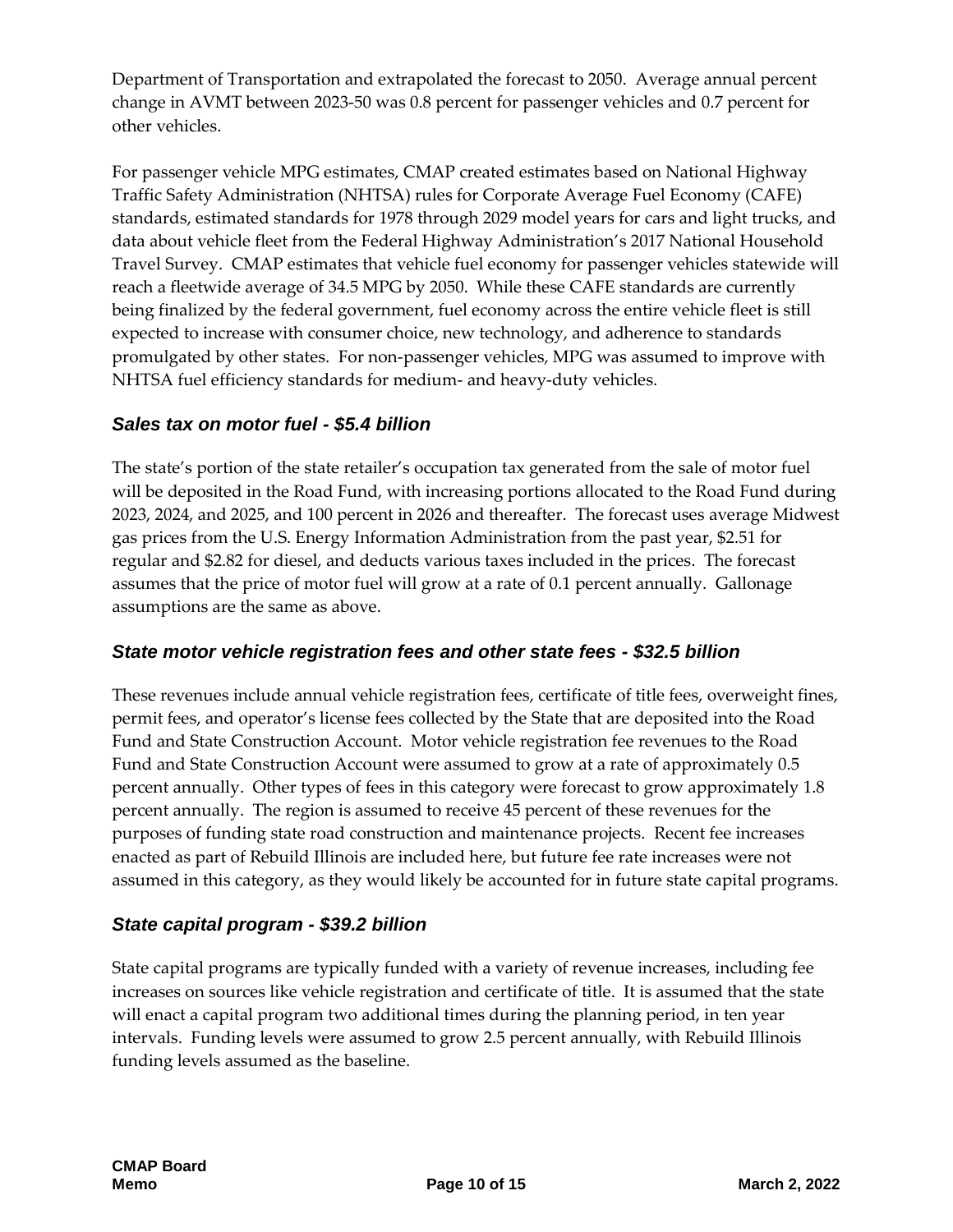### *Tollway revenue - \$74.7 billion*

This forecast includes toll revenues forecasted to be collected on the 294-mile system, as well as other operating revenues. The current toll rate structure went into effect in 2012, with the commercial rate adjusted annually for inflation. Toll revenue projections were derived from estimates prepared for the Illinois Tollway by CDM Smith in November 2020. The projection assumed that the annual adjustment in commercial toll rates would be 2 percent annually. CMAP also included an assumption of two passenger toll rate adjustments throughout the planning period. Other operational revenues, such as concessions and miscellaneous income, were forecast to grow at a compound rate of 2.3 percent annually.

### *State Public Transportation Fund - \$18.4 billion*

These funds represent state matching funds for transit, which are equal to 30 percent of Regional Transportation Authority (RTA) sales tax, state use tax disbursements to the RTA, and the portion of Chicago real estate transfer tax revenues reserved for the CTA. The forecast equals 30 percent of the forecasts of these revenues.

#### *Other state transit - \$0.7 billion*

The State has provided funding annually to support Pace Americans with Disabilities Act (ADA) Paratransit service since 2010. The State also provides reduced fare reimbursements to the service boards. Both reduced fare reimbursements and ADA support are forecast to remain at current levels annually for the planning period, \$17.6 million and \$8.4 million respectively.

#### *RTA sales tax - \$59.2 billion*

The RTA sales tax is equivalent to 1.25 percent of sales in Cook County (including the RTA sales tax and the RTA's share of the state sales tax) and 0.75 percent of sales in DuPage, Kane, Lake, McHenry, and Will counties. The RTA receives two-thirds of the collar county revenues. Sales tax revenues accruing to the RTA are assumed to grow 2.8 percent annually throughout the planning period. The RTA also receives disbursements of state use tax, which are expected to grow at a rate of 3.3 percent on average.

A third of collar county revenues generated from the RTA sales tax, Collar County Transportation Empowerment Funds, are returned to DuPage, Kane, Lake, McHenry, and Will counties to be used for roads, transit, and public safety. During the planning period, revenues total \$6.7 billion and annual growth averages 3.0 percent. Growth assumptions were based on projected population growth combined with inflationary assumptions.

#### *Chicago real estate transfer tax (RETT) - \$2.2 billion*

The \$1.50 per \$500 of value of the City of Chicago's RETT is transferred to the Chicago Transit Authority (CTA). Revenues were forecast to grow at an average rate of 2.7 percent annually.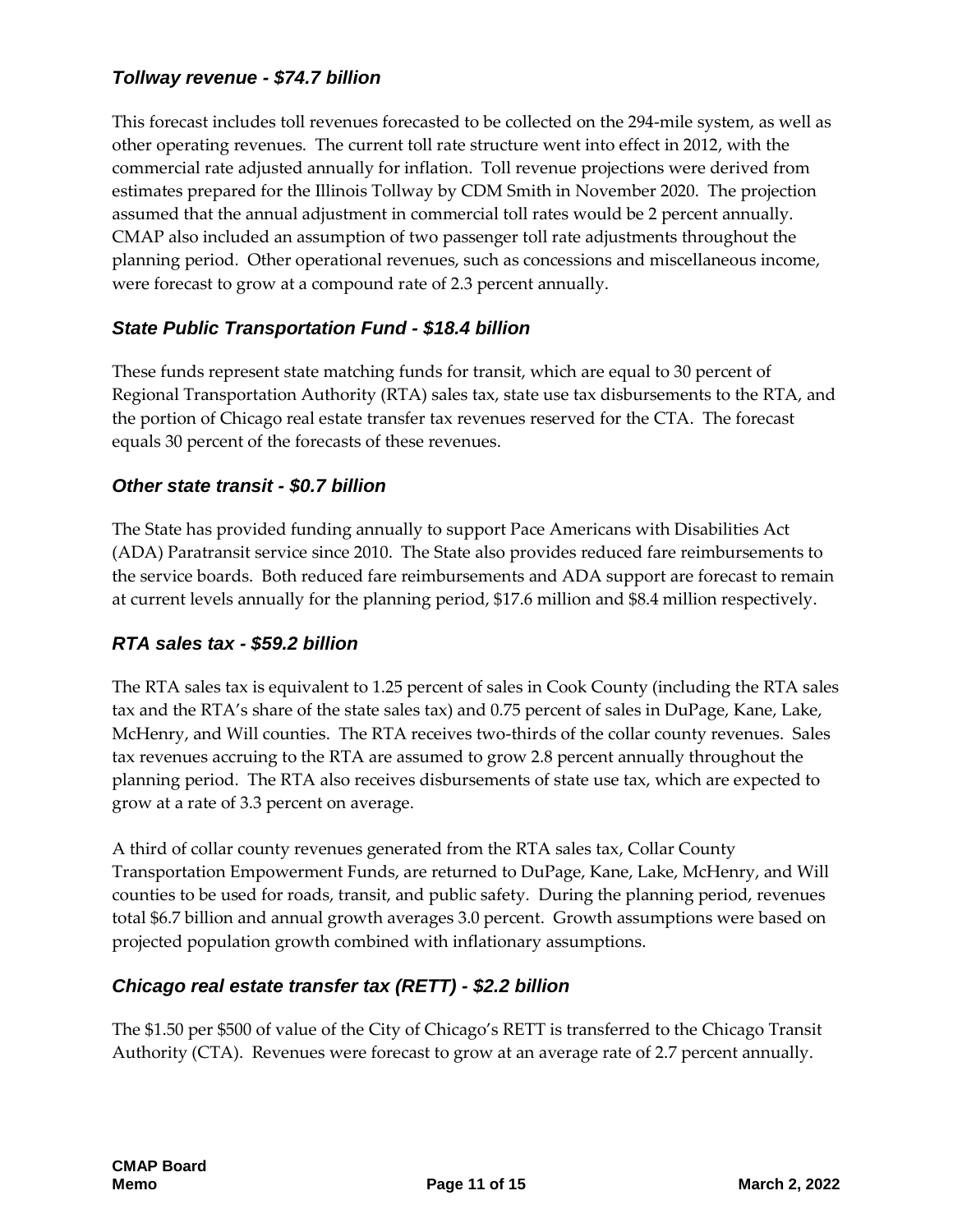## *Transit passenger fares and other transit operating revenue - \$45.8 billion*

This includes passenger fares for the CTA, Metra, Pace, and Pace ADA and other revenues for the RTA, CTA, Metra, Pace, and Pace ADA such as advertising revenue, investment income, and Medicaid reimbursements. Revenues were forecast to grow at an average rate of 2.0 percent annually. To the extent that ridership does not substantially return to normal levels by the beginning of the planning period, it is assumed that fare revenue will be supplemented by other federal or state operating support. Other operating revenues are assumed grow at a rate of 1.2 percent annually, based on assumed rates of growth in system revenue and ridership.

## *Other local revenues - \$76.6 billion*

These are funding sources used for transportation purposes by counties, townships, and municipalities, such as property tax revenue, sales tax revenue, local motor fuel taxes and impact fees. Revenues were calculated for municipalities and townships using 2017 U.S. Census of Governments data. County revenues were obtained from recent county budget documents. Revenues were adjusted to the current year using the change in the Consumer Price Index and population growth. To forecast to 2050, growth rates for CMAP population forecasts were added to an annual 2.5 percent inflationary adjustment. Average annual growth regionwide was 3.0 percent.

County MFTs for DuPage, Kane, Lake, McHenry, and Will counties were forecast separately using the same methodology for the state MFT, although baseline fuel economy was derived separately for each county, and AVMT growth was calculated using growth rates in AVMT for each county for each air quality conformity analysis year. These revenues are expected to total \$2.2 billion over the planning period.

#### **Reasonably expected revenues**

Reasonably expected revenues are estimated based on reasonable assumptions for how these recommendations for transportation funding sources could be implemented. The following methodology is intended to be congruent with CMAP recommendations, but the assumptions do not necessarily constitute proposals for precisely how these would be imposed.

## *Replace state MFT with a revenue neutral road usage charge - \$10 billion*

Northeastern Illinois would receive revenues from replacing the state motor fuel tax with a road usage charge in the first five years of the planning period at a rate of 2 cents per mile. The rate would be indexed to an inflationary measure, assumed to be 2.5 percent annually for the purposes of the forecast. The forecast assumes that fund would accrue to northeastern Illinois in the same manner as the state MFT currently does.

#### *Expand the sales tax base to additional services - \$9 billion*

Expansion of the sales tax to additional services would result in additional RTA sales tax revenues, as well as state sales tax disbursements to the RTA. The forecast assumes that additional consumer services would be added to the sales tax base in approximately 2026,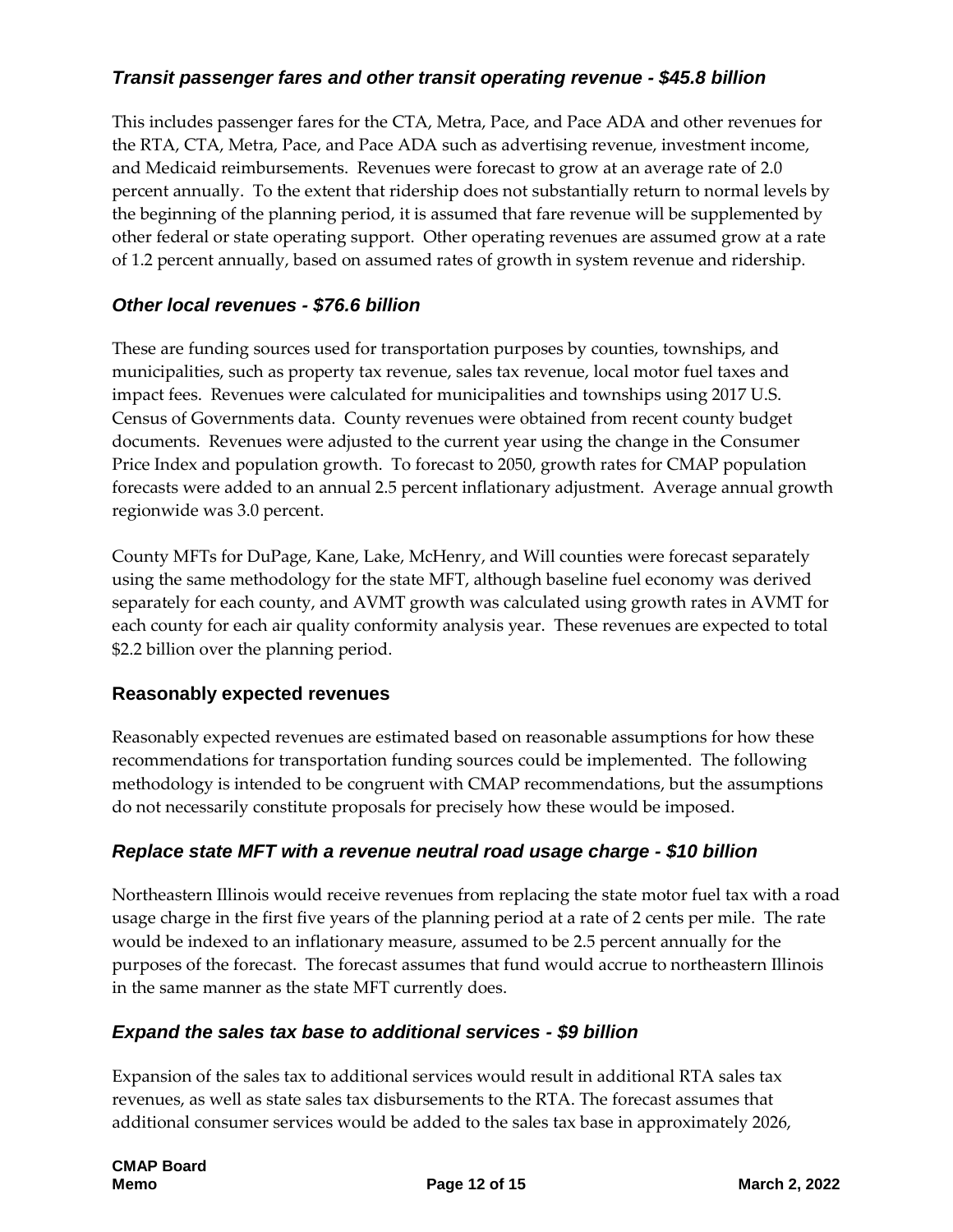resulting in a 15 percent increase in the base. Revenues are assumed to grow at a rate of 3.6 percent annually, which is the average annual growth rate for personal consumption expenditures in Illinois for certain consumer services over the prior twenty years. The forecast assumes no additional Public Transportation Fund revenue. This forecast does not include revenues that would accrue to the state or other local jurisdictions due to a sales tax base expansion.

## *Local parking pricing expansion - \$2 billion*

Municipalities in the region would increase the number of priced parking spots in the region throughout the planning period. Pricing of unpriced parking spots would be phased in annually, starting with 600 spaces in the first year. The number of priced spaces would accelerate as the concept gained popularity. Prices and rate structures would vary by location, and it was assumed that the regional average would total \$5 per day, with inflationary rate increases of 2.5 percent annually for the purposes of this forecast. Given the local nature of parking pricing, these revenues be used for local transportation investments.

#### *Regional revenue source - \$4 billion*

Given the unique investment needs of northeastern Illinois, a regional revenue source could help match federal funds, implement regional transportation priorities, and advance modernization initiatives. The forecast assumes that the regional revenue source would be imposed as a 5 percent fee on the trip fares paid to TNCs. Base trip and fare assumptions for the region were derived from an analysis of City of Chicago data and CMAP's My Daily Travel survey. The forecast assumes the tax base would grow 2.5 percent annually throughout the planning period as a result of increases in trips and fares.

#### **Operations and administration expenditures**

This category includes the cost of administering, operating, and servicing debt for the region's existing roadway and transit system. This assumes no operational enhancements, but the continued operation of the existing system. This includes employee costs, rent, utilities, noncapital repairs, fuel, debt service, as well as other costs needed to administer daily operations of the transportation system.

#### *Roadway expenditures - \$120.0 billion*

The forecast consists of operations and administrative costs for IDOT District 1, Illinois Tollway, counties, townships, and municipalities, including Tollway debt service and state debt service for Series A bonds. Tollway and IDOT District 1 operating and administrative expenditures were forecasted linearly based on the most recent 20 years of available data. During the planning period, annual growth averaged 2.6 percent for IDOT District 1 and 2.1 percent for the Illinois Tollway. Tollway interest payments were forecast based on past trends, and growth averaged 2.0 percent annually during the planning period. Series A bond payments were forecast to grow linearly at an average rate of 1.8 percent annually during the planning period, and it was assumed that 45 percent of these costs were attributable to the region.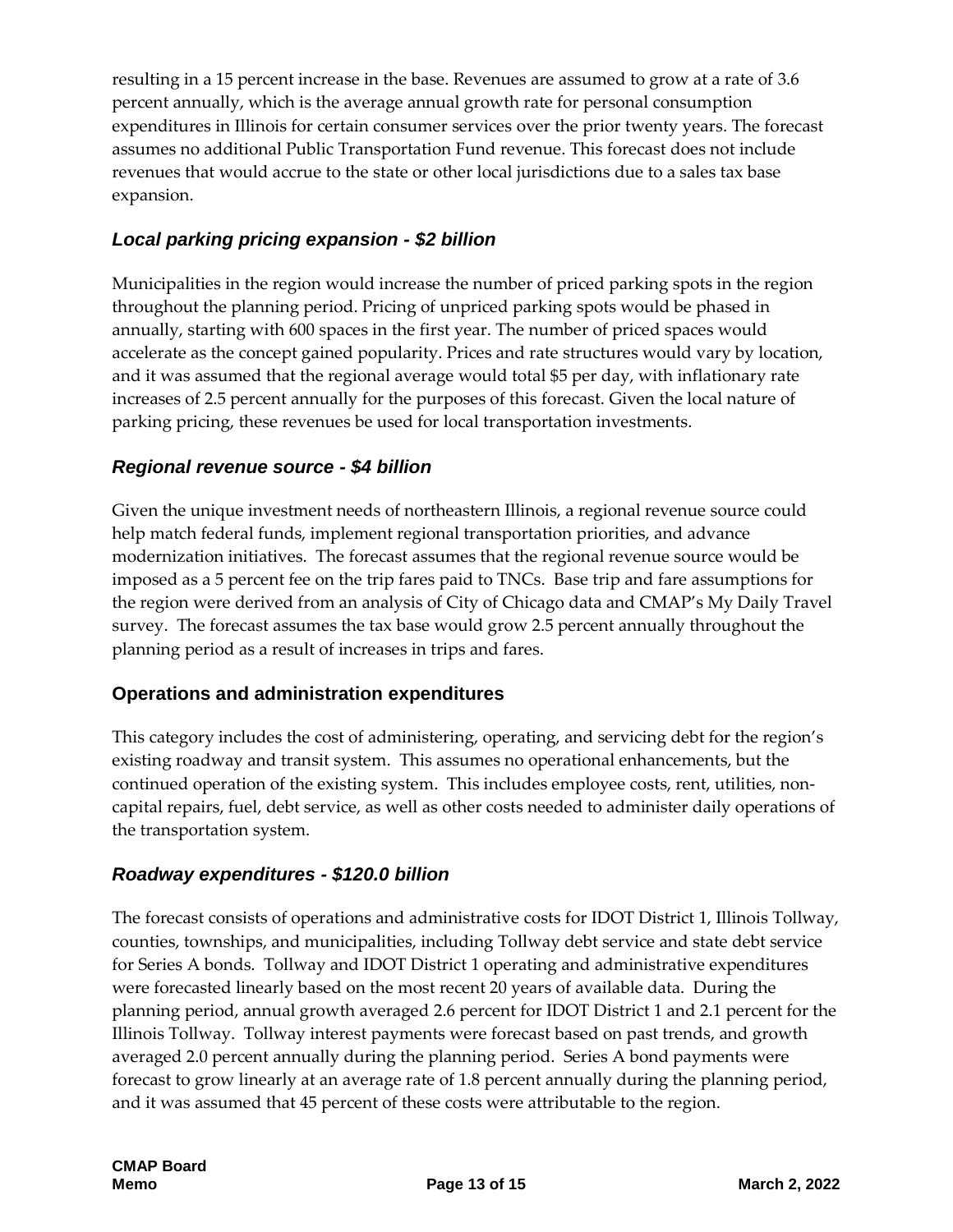County budget documents provided baseline county expenditures for 2019. Municipal and township expenditures were estimated from the local highway operations expenditures reported to the 2017 Census of Governments, and adjusted to the current year based on inflation and population growth. County, township, and municipal expenditures were assumed to grow at an average rate of 3.0 percent annually during the planning period due to growth in the region's population and growth in inflation.

## *Transit expenditures - \$136.3 billion*

The forecast includes operating, administration, and debt service costs for the RTA, CTA, Metra, Pace, and Pace ADA. Operating and administrative expenditures were forecast to grow an average of 2.7 percent annually during the planning period. The interest portion of debt service payments were forecasted to grow an average of 0.7 percent annually.

## **Capital maintenance expenditures to maintain current asset conditions**

The forecast includes the cost of capital maintenance on the region's roadway and transit system based on maintaining current conditions. The expenditure forecast is based on the investment needed to keep these conditions constant and not increase the backlog of facilities in fair or poor condition. These expenditure forecasts include capital maintenance expenditures completed in tandem with RSPs but do not include any costs that would address a need for increased capacity on the transportation system.

Based on analysis and input from transportation agencies, staff inflated maintenance unit costs for year-of-expenditure using a 2.5 percent rate, which was also used in ON TO 2050. Over the past 20 years, the average annual percent change in the U.S. Consumer Price Index was 2 percent. FHWA's National Highway Construction Cost Index has experienced average annual increases of 2.2 percent over the past decade.

## *Roadway capital expenditures - \$109.4 billion*

Capital maintenance includes costs for expressways, arterials, collectors, local roads, bridges, and signals. The scenarios used assumed that current asset conditions would be maintained during the planning period. Various transportation departments provided feedback on modeling assumptions, unit costs, and lifecycle assumptions.

For roadways with condition data, CMAP staff used IDOT's asset management spreadsheet tool to forecast the cost to maintain pavement condition in its current condition. IDOT's tool is able to evaluate the impacts of different investment options for both pavements and bridges. CMAP only utilized the pavement tool because CMAP had its own in-house bridge model already developed. The spreadsheet tool facilitates the analysis of programming funds for different pavement treatments using deterioration rates and treatment costs. Overall, 90 percent of the roadway miles included in the model are in acceptable condition (Interstates 89 percent, other NHS 92 percent, and other IDOT facilities 87 percent).

The main inputs for the IDOT tool are pavement condition and roadway improvement costs. Pavement condition, measured in Condition Rating Survey (CRS), used in the model came from